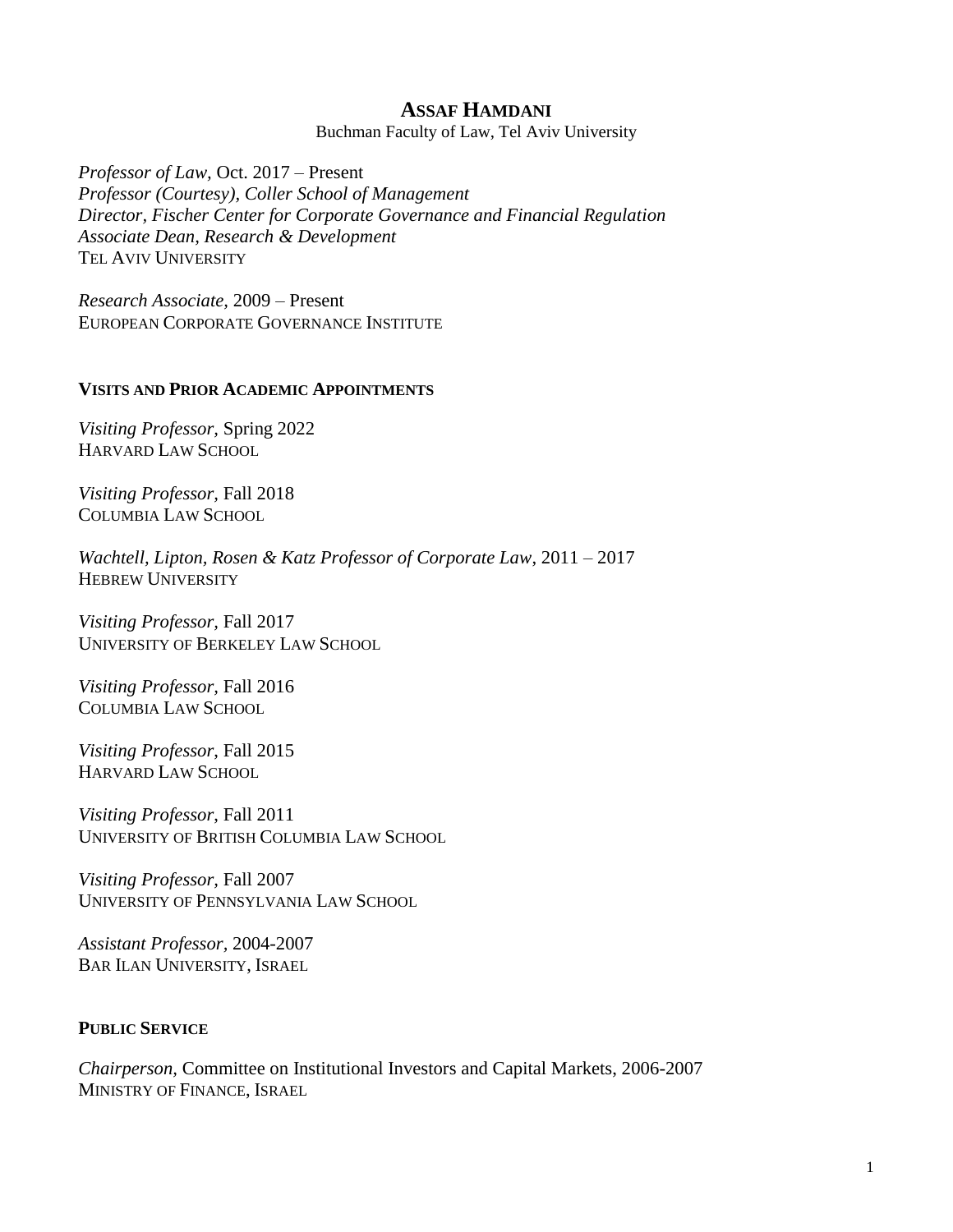*Commissioner,* July 2008 – August 2009 ISRAEL SECURITIES AUTHORITY (ISA)

*Academic Advisor,* Committee on Institutional Investors' Investment in Bonds, 2009- 2010 MINISTRY OF FINANCE, ISRAEL

*Member, Banking Affairs Advisory Committee*, 2013- 2014 BANK OF ISRAEL

*Member, Advisory Board, National Economic Council,* 2012 - 2016 PRIME MINISTER OFFICE

*Member, Committee on Indirect Fees by Pension Funds*, 2020 – 2021 MINISTRY OF FINANCE

*Academic Advisor*, 2016 – Present GROWTH COMPANIES FORUM

## **PUBLICATIONS**

- *"Optimal Defaults for Corporate Law Evolution,"* 96 NW. U. L. REV*.* 489-519 (2002) (with Lucian Bebchuk)
- *"Vigorous Race or Leisurely Walk: Reconsidering the Debate on State Competition over Corporate Charters,*" 112 YALE L. J. 553-615 (2002) (with Lucian Bebchuk)
- "*Who's Liable for Cyberwrongs?*" 87 CORNELL L. REV*.* 901 957 (2002)
- "*Gatekeeper Liability,"* 77 S. CAL. L. REV. 53 (2003)
- *"Optimal Liability for Libel,"* CONTRIBUTIONS TO ECONOMIC ANALYSIS & POLICY, Vol. 2(1), Article 6 (2003) (with Oren Bar-Gill)
- *"The Class Defense,"* 93 CAL. L. REV. 685-741 (2005) (with Alon Klement)
- *"Federal Corporate Law: Lessons from History,"* 106 COLUM. L. REV. 1793–1838 (2006) (with Lucian Bebchuk)
- *"Mens Rea and the Cost of Ignorance,"* 93 VA. L. REV. 415-457 (2007)
- *"Rewarding Outside Directors*," 105 MICH. L. REV. 1677-1711(2007) (with Reinier Kraakman)
- *"The Elusive Quest for Global Governance Standards",* 157 U. PA. L. REV*.* 1263-1317 (2009) (with Lucian Bebchuk)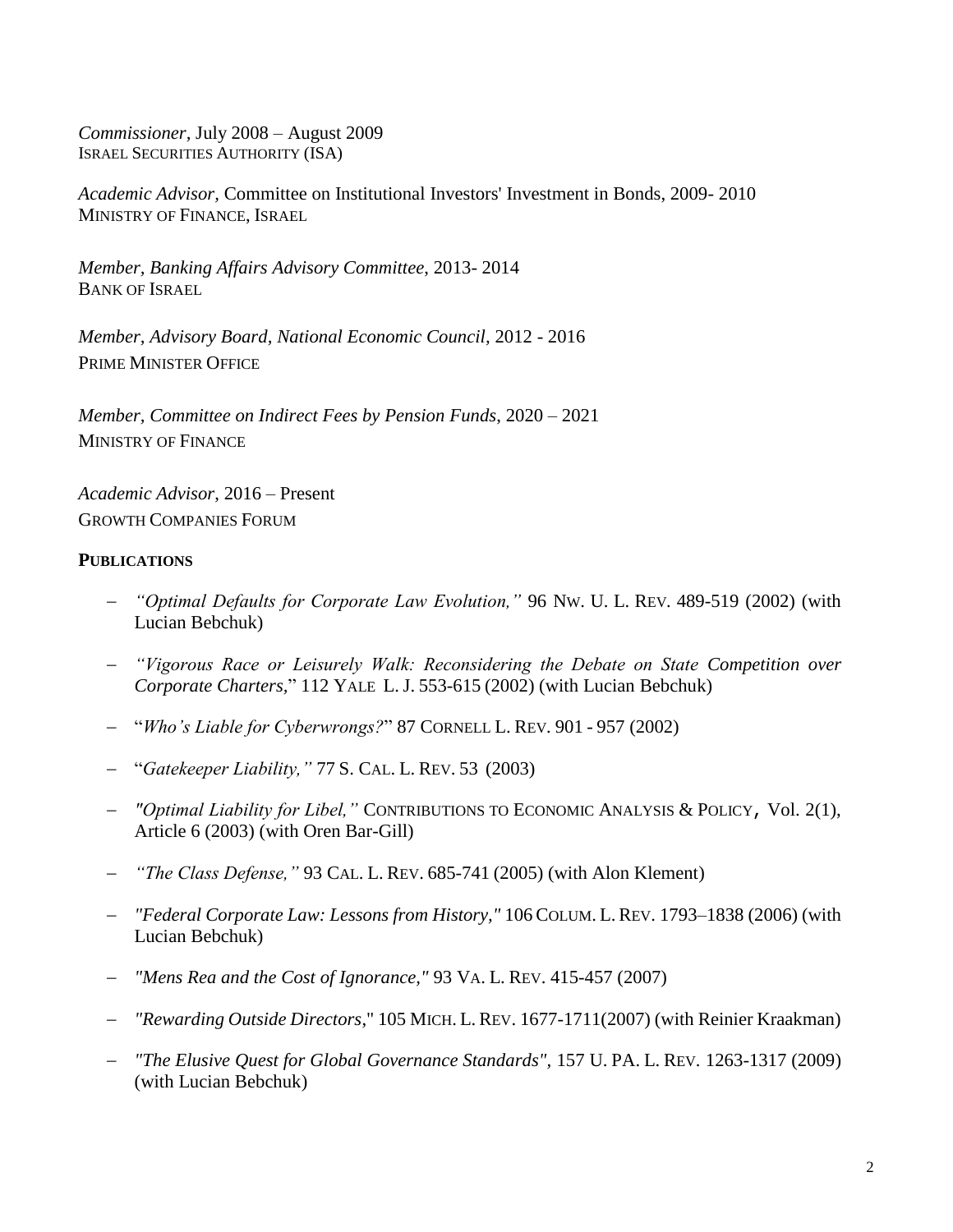- *"Corporate Crime and Deterrence,"* 61 STAN. L. REV. 271-310 (2009) (with Alon Klement)
- *"Hidden Government Influence over Privatized Banks,"* 13 TH. INQ. L. 567 (2012) (with Ehud Kamar)
- "*Institutional Investors as Minority Shareholders*,*"* 17 REV. FIN. 691 (2013) (with Yishay Yafeh)
- *"Corporate Control and Idiosyncratic Vision,"* 125 YALE L.J. 560 (2016) (with Zohar Goshen)
- *"Independent Directors and Controlling Shareholders"*, 165 U. PA. L. Rev. 1271 (2017) (with Lucian Bebchuk)
- *"Incentive Fees and Competition in Pension Funds: Evidence from a Regulatory Experiment",*  2 J. LAW FIN. & ACCT. 49-86 (2017) (with Eugene Kandel, Yishay Yafeh & Yevgeny Mugerman)
- *"Majority Control and Minority Protection," in* THE OXFORD HANDBOOK FOR CORPORATE LAW AND GOVERNANCE (JEFFREY GORDON & WOLF-GEORG RINGE EDS., 2018) (with Zohar Goshen)
- *Technological Progress and the Future of the Corporation*" 6 J. BRITISH ACADEMY 215 (2018) (with Niron Hashai, Eugene Kandel & Yishay Yafeh)
- *"The Future of Shareholder Activism,"* 99 BOSTON UNIVERSITY L. REV. 971 (2019) (with Sharon Hannes).
- "*The New Titans of Wall Street: A Theoretical Framework for Passive Investors,"* 168 U. Pa L. Rev. 17 (2019) (with Jill E. Fisch & Steven Davidoff Solomon).
- *"Reservation Prices in Shareholders' Response to Freeze-out Tender Offers"* 64 J. INT. FIN. MARKETS, INSTITUTIONS AND MONEY 101160 (2020) (with Benni Lautrebach & Yevgeny Mugerman).
- "*Corporate Control and the Limits of Judicial Review*" 120 COL. L. REV. 941 (2020) (with Zohar Goshen).
- *"Institutional Investors, Activist Funds and Ownership Structure"*, RESEARCH HANDBOOK ON CORPORATE GOVERNANCE 368 (AFRA AFRASHIPOUR & MARTIN GELTER, EDS., 2021) (With Sharon Hannes)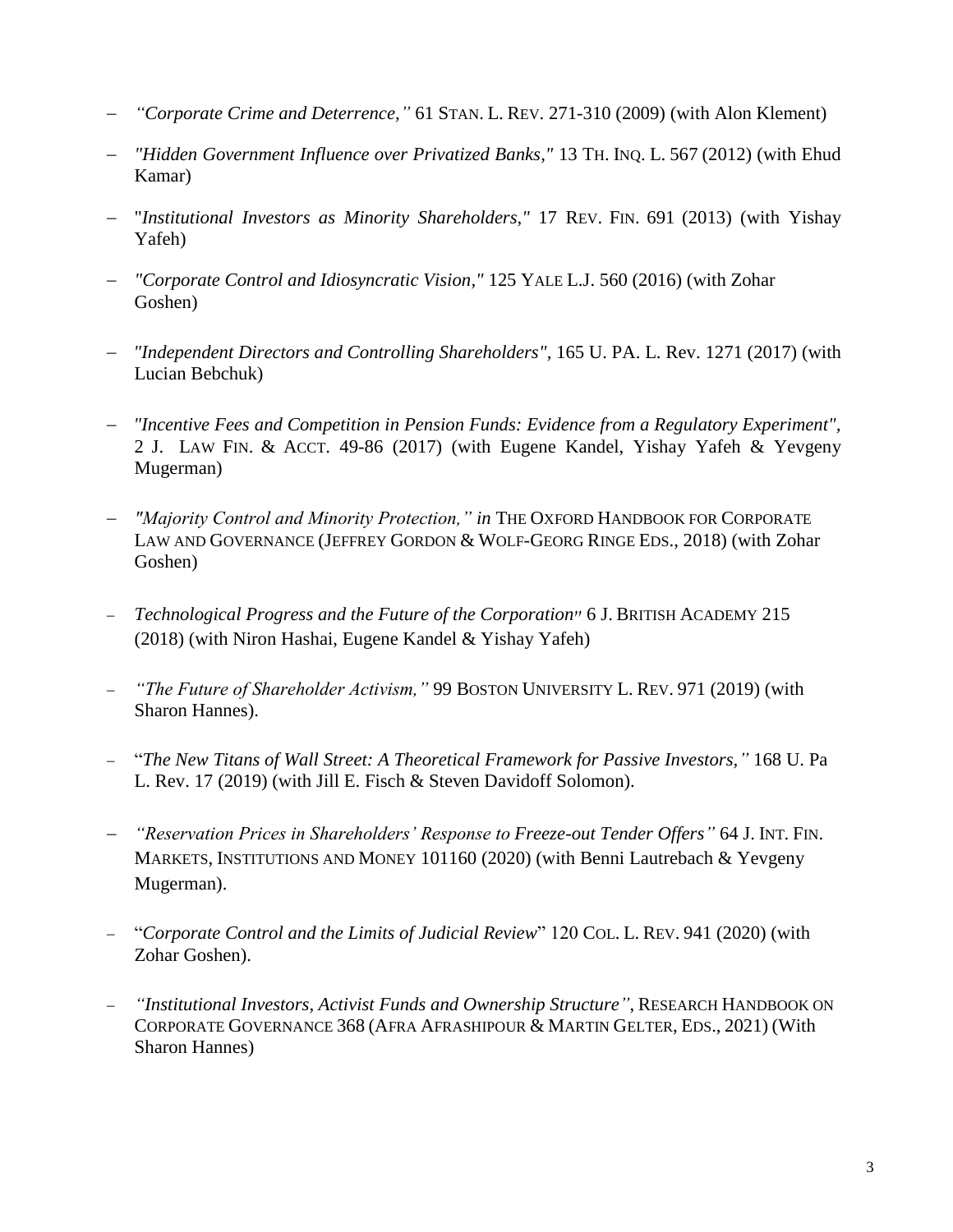*"Regulatory Measures to Dismantle Pyramidal Business Groups: Evidence from the United States, Japan, Korea and Israel*, J. LAW. FIN. & ACCT. (forthcoming 2022) (with Konstantin Kosenko & Yishay Yafeh)

## **PUBLICATIONS** (HEBREW)

- "*Gatekeeper Liability and Capital Markets*," 6 LAW & BUSINESS 1-54 (2006)
- *"Shareholder Vote and Share Issuance: A Critical Review,"* 6 KYIRIAT HAMISHPAT 149-182 (2006) (with David Hahn)
- *"Independent Legal Significance: Structuring M&A Transactions under Israeli Law,"* 8 LAW & BUSINESS 401-438 (2008) (with Sharon Hannes)
- "*Taxing Corporate Distributions,"* 8 LAW & BUSINESS 215-245 (2008) (with Tsilly Dagan)
- *"Entire Fairness, Controlling Shareholders, and Boards,"* 9 LAW & BUSINESS 75-111 (2008) (with Sharon Hannes)
- "*Self-Dealing and Corporate Liability for Securities Fraud*," 23 LAW STUDIES 769 -792(2008)
- *"Class Defense and Restitution,"* 38 MISHPATIM 445-489 (2009) (with Alon Klement)
- "*The Global Financial Crisis and Israel: Tentative Lessons"* 40 MISHPATIM 309-353 (2011)
- "*Bond Workouts in Israel"* 20 LAW & BUSINESS 247 (2017)
- "*Entire Fairness 2.0,"* 47 MISHPATIM 761 (2018) (with Sharon Hannes)
- "*Structural Bias and Derivative Lawsuits in Israel*," HAMISHPAT 211 (2020) (with Ruth Ronnen)
- "*Diffused Ownership, Control and Director Appointments by Institutional Investors in Israel*," 26 HAMISHPAT 265 (2020) (with Kobi Kastiel)

## **FELLOWSHIPS AND GRANTS**

- Fulbright Fellowship, 1998-2000
- Byse Fellowship, Harvard Law School, 2001
- Alon Fellowship for Young Scientist, Israel, 2005-2007
- Handler Foundation Grant 2008